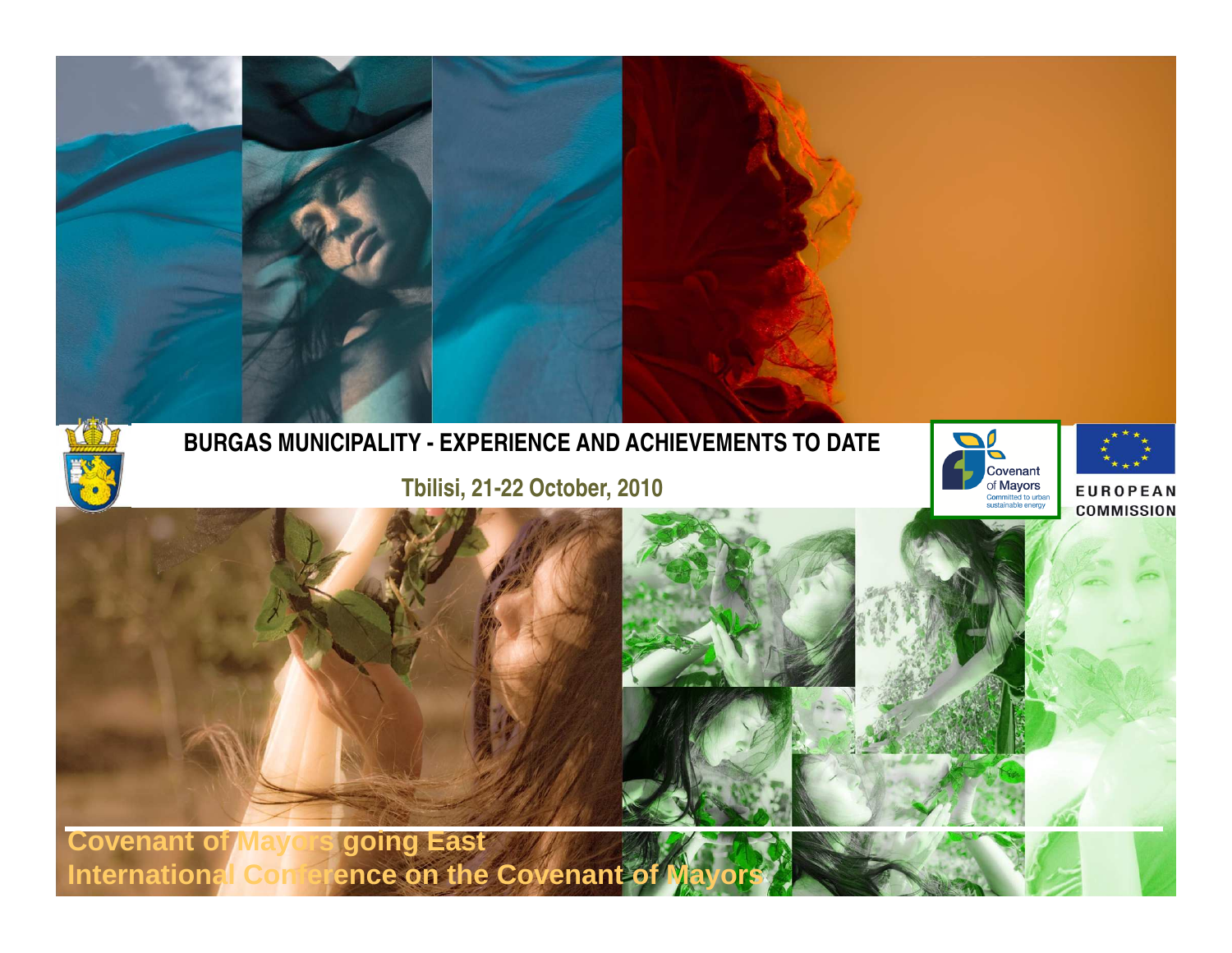

# **Local climate action – an opportunity to switch to sustainable energy**

### **HOW THE CITIES ADD TO THE CLIMATE CHANGE PROBLEMS**

- Urbanization of the world population today cities are home of 50% of the world population;
- The urban areas generate about 2/3 of CO2 emission with <sup>a</sup> tendency to increase.
- Emissions from transport and vehicles are rising at rate of 2,5% per year.

## **HOW DO BURGAS MUNICIAPLITY ADDRESS THESE CHALLENGES**

- Development and implementation of local sustainable energy plans;
- Introduction of energy efficient measures in public buildings and houses and renewable energyin the community activities;
- Encourage modal shift to more sustainable transport modes and improve public transport;
- Public awareness raising and information campaigns.





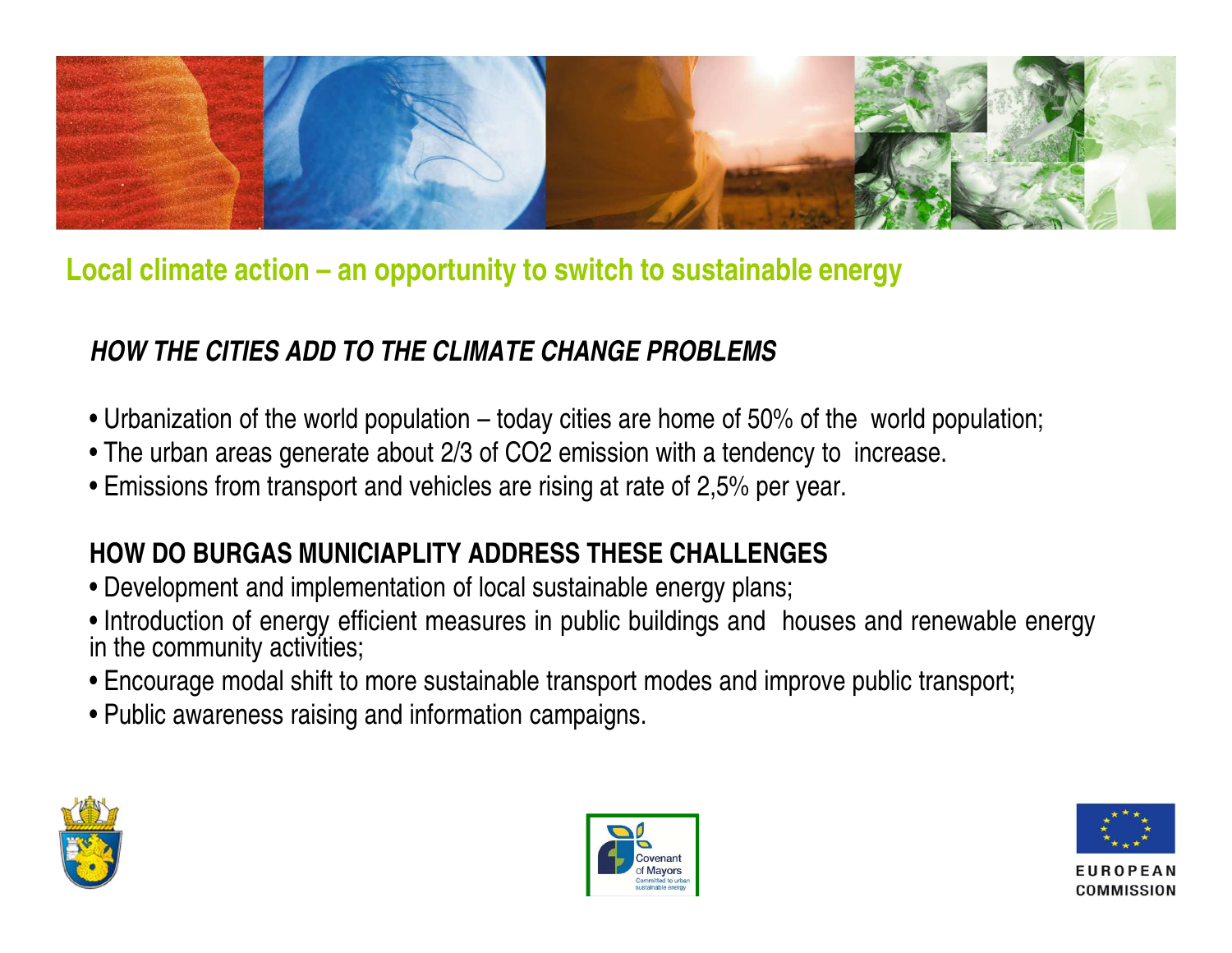

**Experience of Burgas Municipality - High level of political commitment**



Burgas Municipality is one of the four Bulgarian municipalities, which signed theCovenant of Mayors on February 10, 2009 in Brussels;

The main priority of the local government long-term policies is protection of the environment and intelligent use of energy:

Annual energy efficiency programme according to the Bulgarian energy efficiency Act;

Air quality monitoring programme;

Municipal Sustainable Energy Plan 2010-2020;

Integrated Urban Transport Plan.





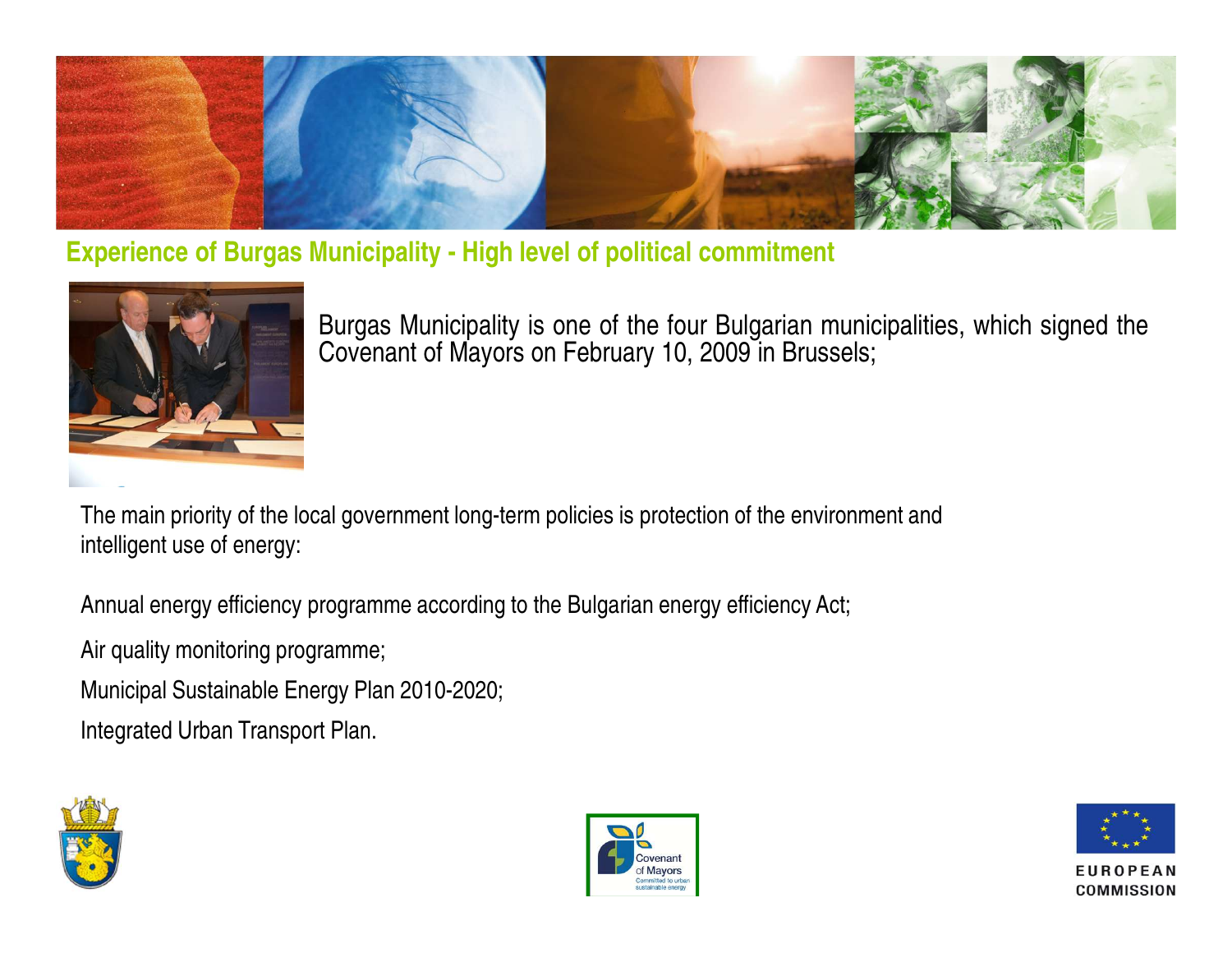

Experience of Burgas Municipality - Good Practice for Sustainable Energy Planning at Local Level

#### **Advisory Council for Local Sustainable Energy Planning**

#### AIMS

- To assist Burgas Municipality in developing and implementing Municipal Strategy for Sustainable Energy Development 2010 – 2020 and Local Action Plan 2011 – 2013;
- To support Burgas Municipality in development of Sustainable Energy Policy at local level;
- To get commitment from industry/business.

#### PARTICIPANTS

#### •Business

- •NGO sectors
- •Regional representatives of the State Authority
- •Municipal administration







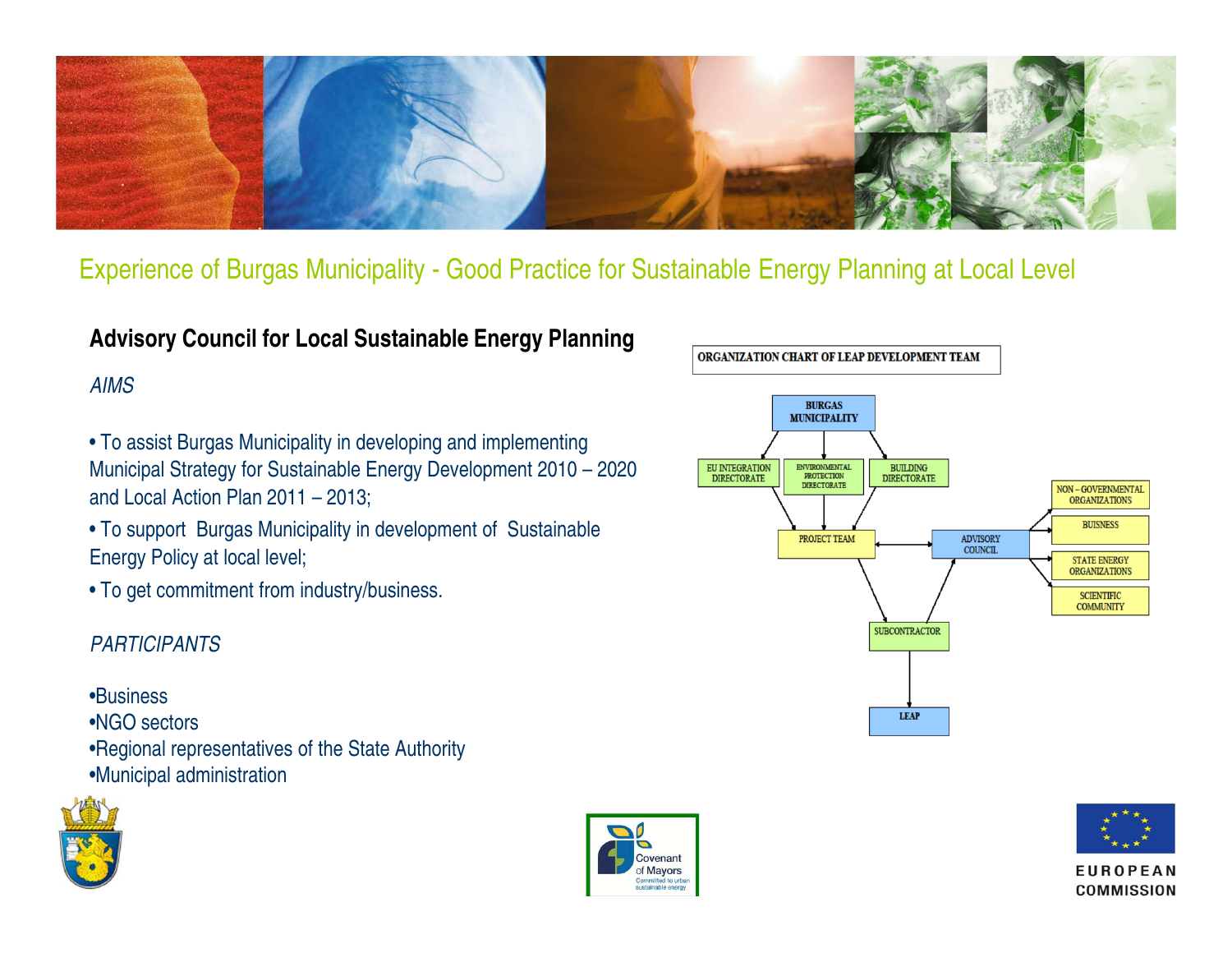### **Experience of Burgas Municipality**

#### **Infrastructural measures:**

- Renovated and retrofitted more then 30 municipal buildings schools, kindergartens, cultural and social centers;
- Renovated and retrofitted residential buildings in Burgas within UNDP and "DemonstrationProject for Renovation of Multifamily Buildings";
- Retrofitted administrative buildings and full replacement of the conventional electric bulbswith energy efficient ones;
- Gasification of public and private buildings on the territory of the city of Burgas.





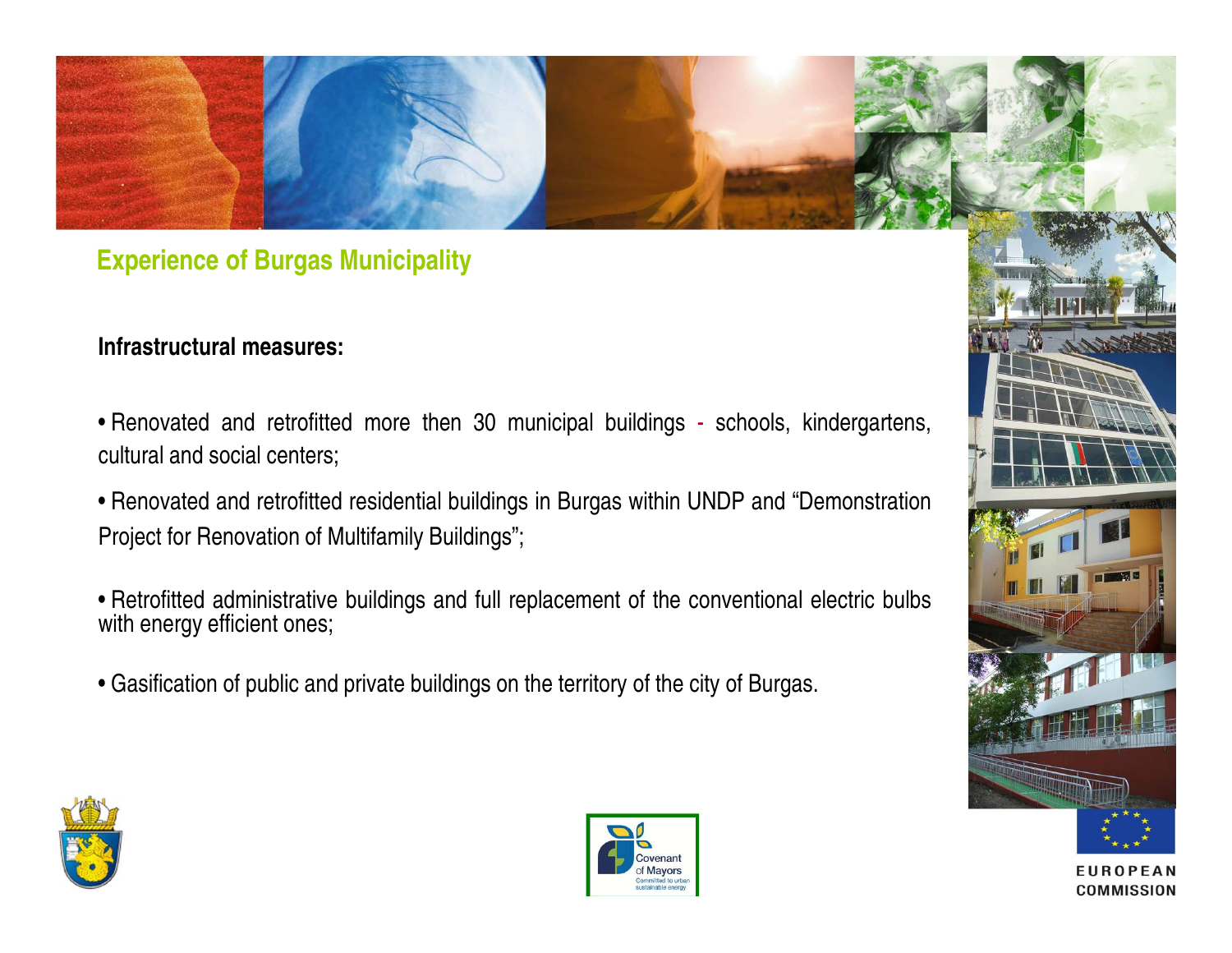

Experience of Burgas Municipality - Energy Efficient Lighting

Energy Efficiency Reconstruction and Modernization Project for the street lighting in Burgas is actualized and Energy Efficiency Audit of the Energy efficient street lighting is carried out:

 $\checkmark$ Stepwise reconstruction, optimization and replacement of lighting with energy efficient lamps in Burgas streets.

 $\checkmark$ Replacement of lighting with energy efficient bulbs along the all main Burgas boulevards.

 $\checkmark$  Energy efficient reconstruction and modernization of the street lighting in Housing Estates in the city of Burgas.

| Power saved                              | 161 kW          |
|------------------------------------------|-----------------|
| <b>Electricity saved</b>                 | 644 MW/year     |
| <b>Total Fuels and</b><br>energies saved | 55,384 toe/year |
| <b>Expected economic</b><br>impact -     | 89 000 BGN/year |
| <b>Reduced CO<sub>2</sub></b>            | 691 t CO2/year  |









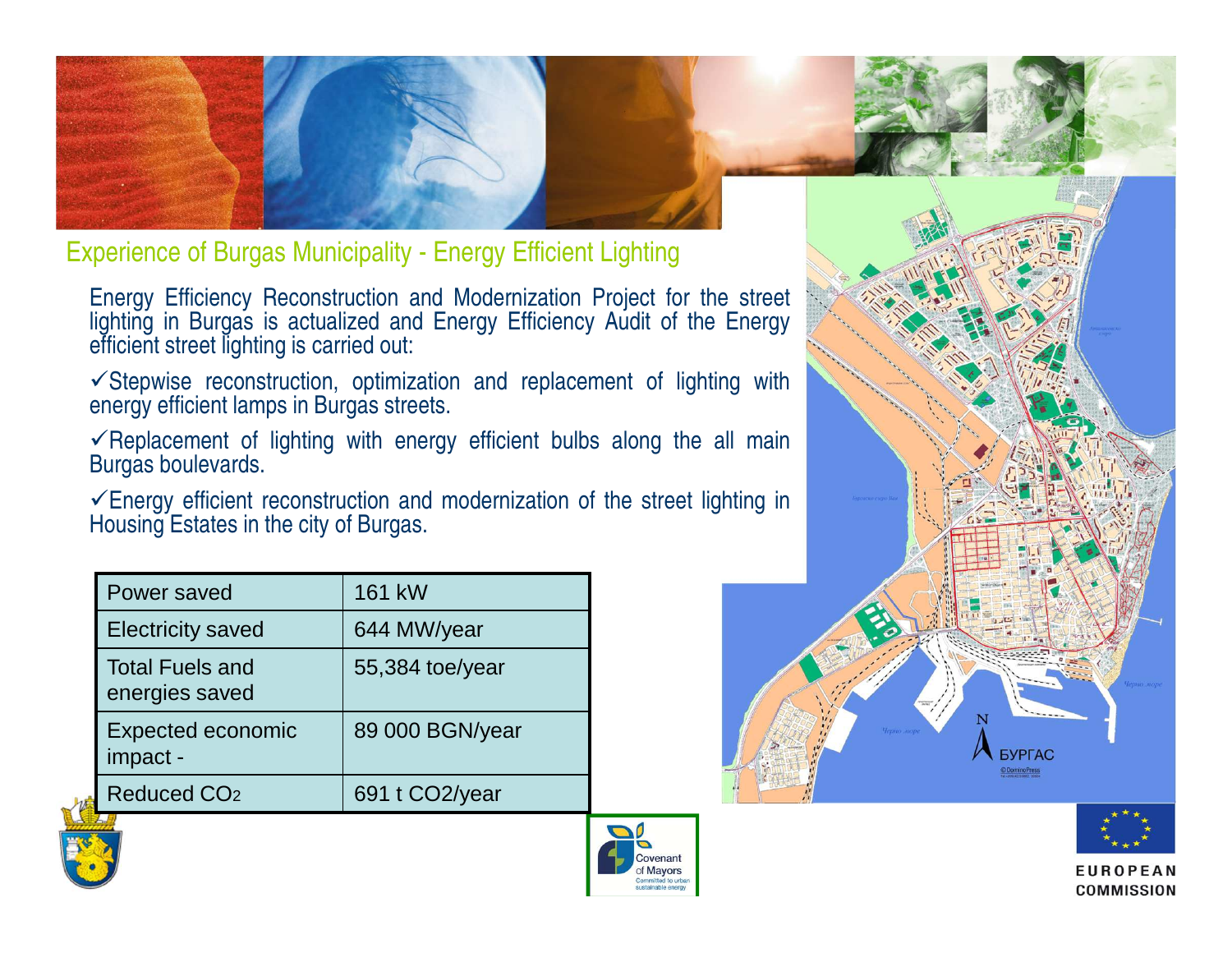

Experience of Burgas Municipality - Sustainable Transport

### **Integrated Urban Transport Project - Burgas gives priorities to pedestrians, cyclist and public transport**

 $\triangleright$  Increasing attractiveness through improved accessibility;

≻Greater mobility for the community, including employees and the general public, giving priority to environment friendly modes of passenger transport: public transport, bicycle and walk modes;

 $\triangleright$  Reduced traffic congestion and increased capacity of the public transport system;

Environmental improvement through reduced emissions, developing trolleybus systems and/or buses presenting low levels of pollution; and

 $\triangleright$  Improvements in transport safety.

#### Indicators (2013)

Length of BRT network 15 km Length of cycle network Number of articulated diesel vehicles purchased 28Number of CNG vehicles purchased Number of public transport trips **Reduction of GHG emissions with** 

20.2 km 39 33.6 million 1 507 t/year







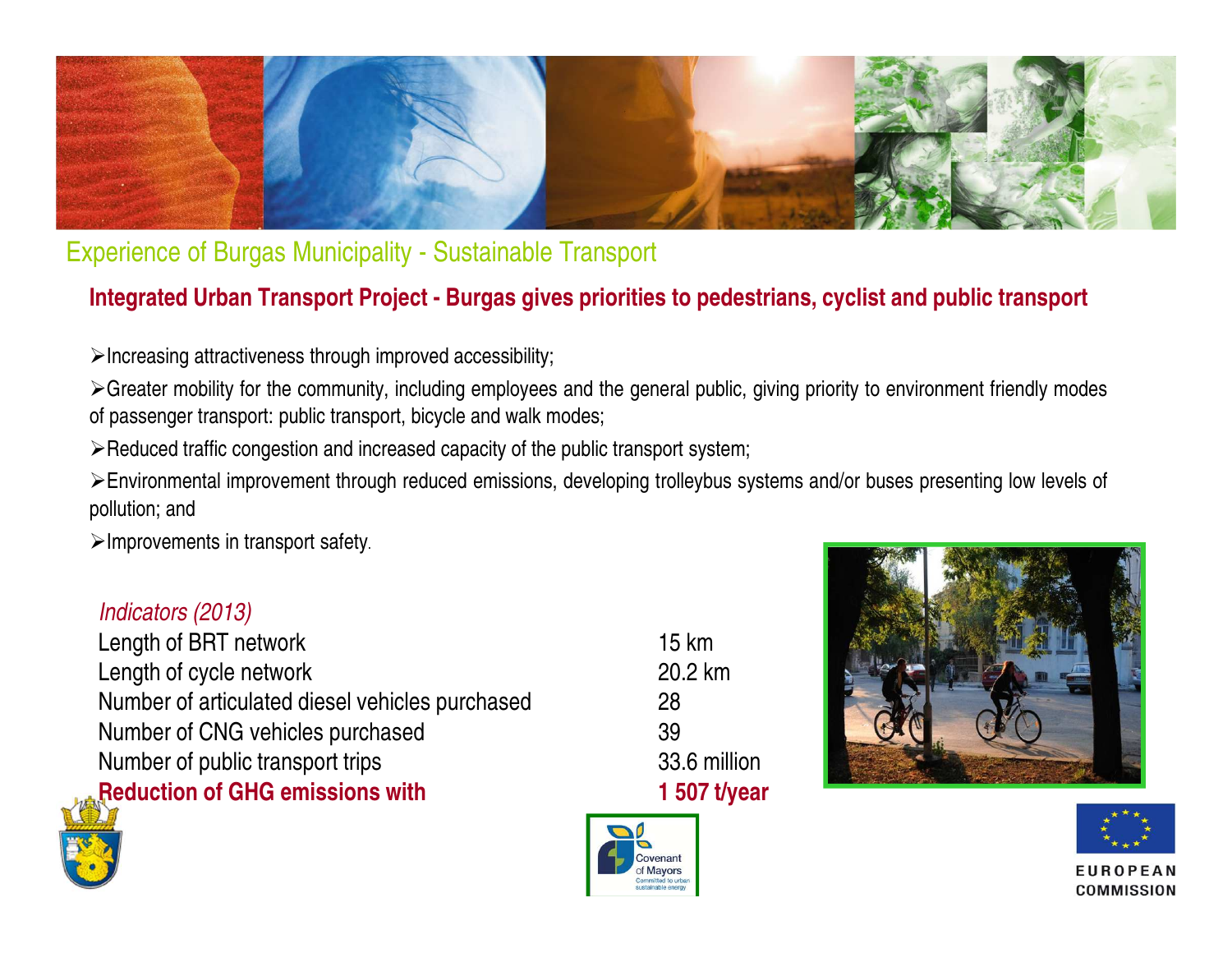

Experience of Burgas Municipality - Public Information Campaign

Traditional awareness raising campaigns: Annual Environmental week; Annual Energy Week; European Mobility week.

| Environmental week                     | 350 participants   |
|----------------------------------------|--------------------|
| <b>Annual Energy Week</b>              | 2 500 participants |
| European Mobility week.                | 100 participants   |
| Information materials -<br>distributed | 20 000             |
| Media coverage                         | 32 publications    |